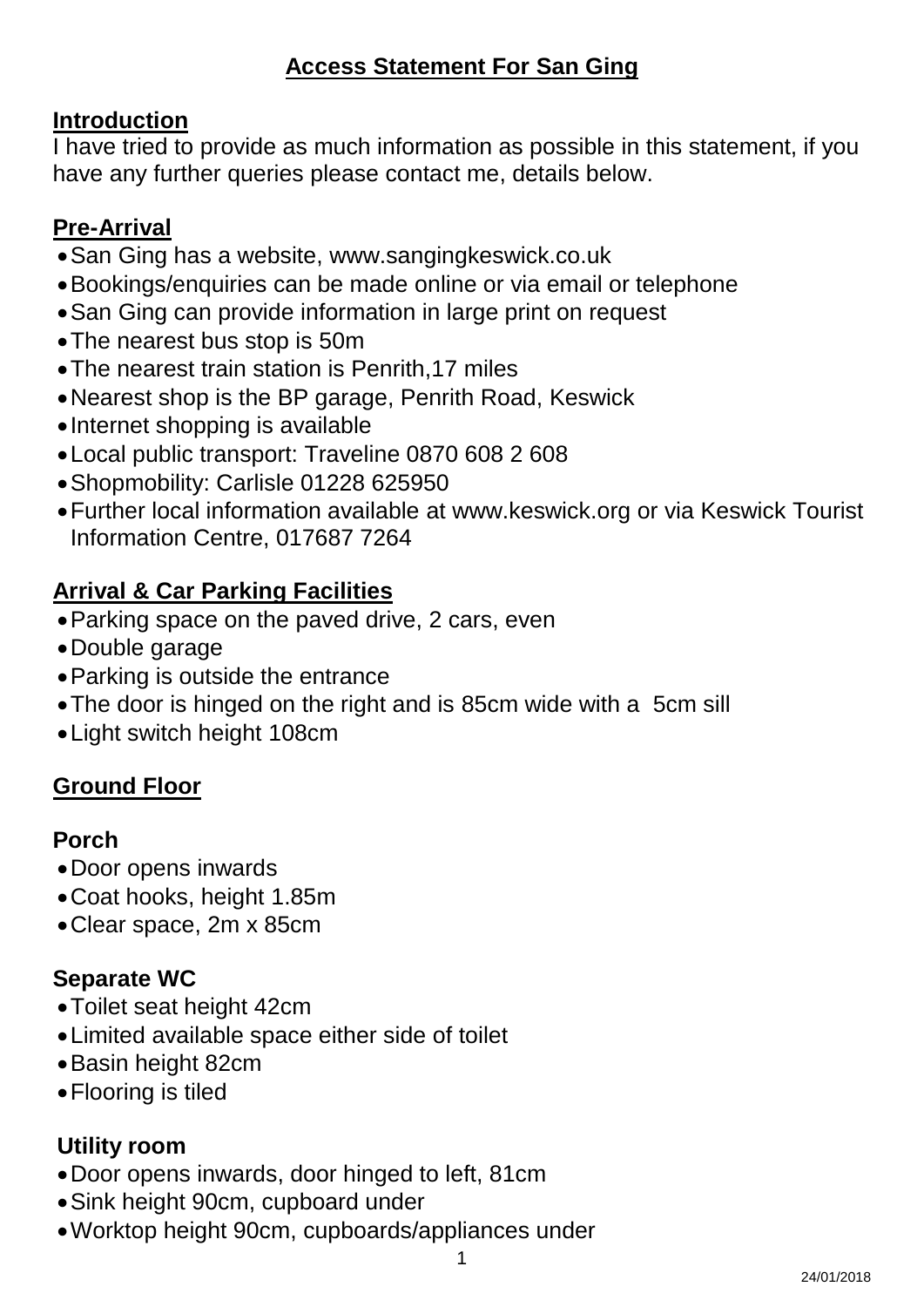- •Washing machine door hinged to left
- •Dryer door hinged to right, condenser collection unit on left
- •Fridge/freezer: fridge top shelf 176cm, freezer in lower compartment (drawers). Doors hinged to the left.
- •Coat hooks 160cm
- •Laminate flooring
- •Utility lit by ceiling strip light
- •Good contrast between floor and walls/cupboards and other surfaces
- •Clear space 2m x 1.5m
- •Door to garage (81.5cm), hinged to left, opens into garage, step into garage 14cm

Stairs (7) leading to first floor, kitchen off to left part way up. Handrail to left.

# **Self-Catering Kitchen**

- •Kitchen open plan with Dining room, door hinge on right, entrance 76cm
- •Worktop height 92cm
- •Range cooker: gas hob is 92cm high, oven door is pull out, main oven hinged to left, small oven hinged to right, height of lowest shelf 43cm, can be accessed from the side
- •Sink is 92cm high with cupboards underneath
- •Side unit 92cm high with cupboards under
- •Flooring is tiled
- •At least 1m x 2.5m free space between all furniture and worktops
- •Kitchen lit with inset ceiling, under cupboard lights and lights in extractor over hob
- •Good contrast between floor, cupboards and other surfaces
- •2 under counter Fridges, highest shelf in either fridge 62cm. One hinged to the left, one to the right.

Stairs (6) leading to first floor

# **First Floor**

#### **Open sunroom**

- •Clear space 2.5m x 2m
- •Flooring tiled

### **Bathroom & WC**

- •Door width 81cm, sliding to right
- •Walk in shower, entrance 54cm
- •Freestanding Bath with flexible shower head attached
- •Bath height 63cm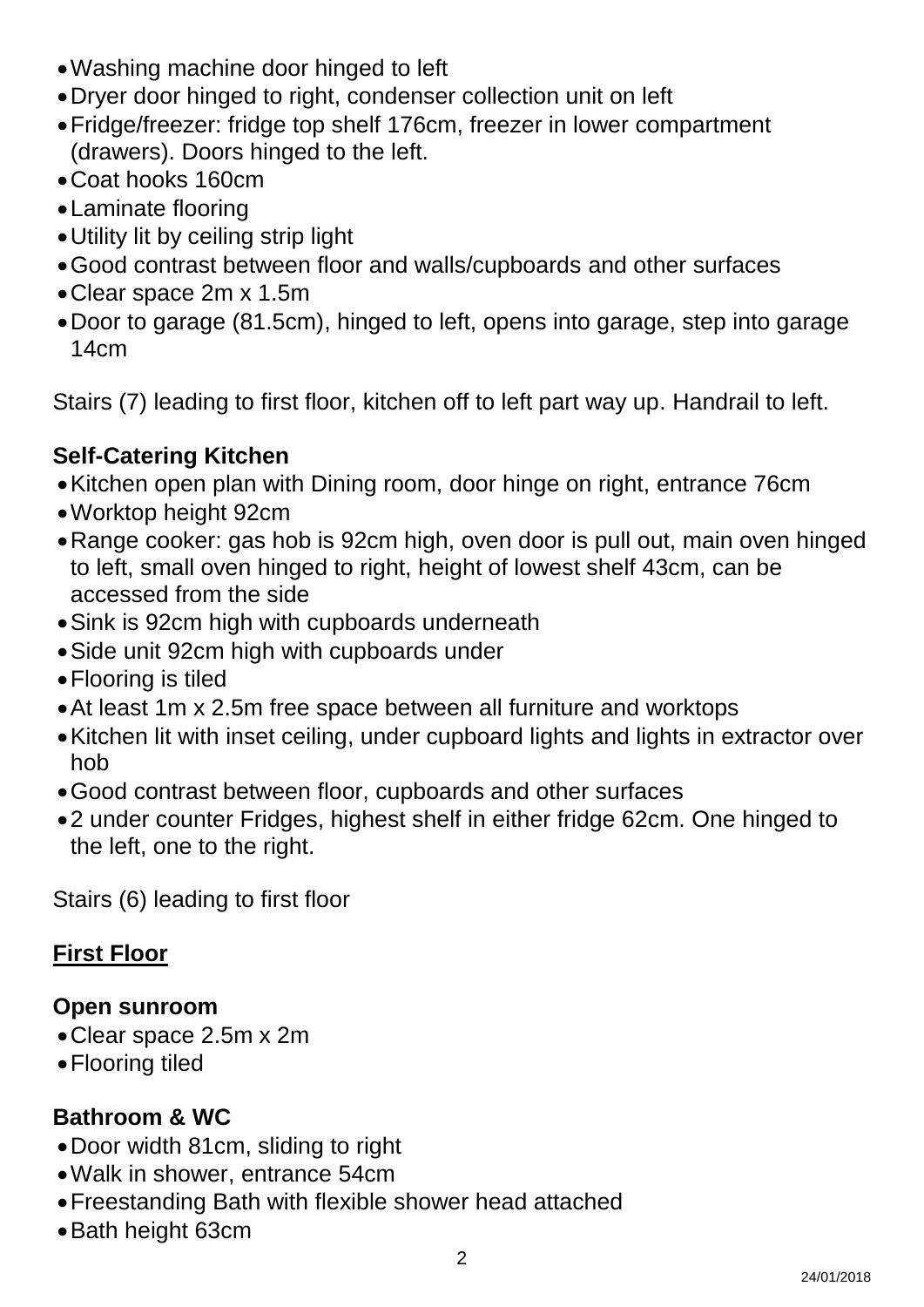- •Pedestal Basin height 83cm
- •Free space in bathroom (free of doors and furniture) is 1.5m x 1m
- •Toilet seat height 42cm
- •Space to both sides of toilet
- •Flooring is tiled
- •Good contrast between floor, walls and fittings

# **Main Bedroom**

- •Door width 76cm, hinged to left
- •Kind size bed
- •Bed height 42cm floor to top of mattress
- •Access space around both sides of bed
- •Bed is movable if more space is required to one side
- •Largest free space clear of doors and furniture is 2.2m x 1.2m

# **En-suite bathroom**

- •Door width 76cm, hinged to right
- •Walk in shower, entrance 51cm
- •Pedestal Basin height 84cm
- •Free space in bathroom (free of doors and furniture) is 1.2m x m
- •Toilet seat height 41cm
- •Space to side of toilet is limited
- •Flooring is tiled
- •Good contrast between floor, walls and fittings

# **Twin Bedroom**

- •Door width 76cm
- •Two standard twin beds, accessible from one side
- •Bed height 51cm floor to top of mattress
- •Beds are movable if more space is required
- •Largest free space clear of doors and furniture is 2.5m x 0.9m

Stairs (6) leading to second floor

### **Landing area** 1.3m x 1m

### **Lounge**

- •Entrance width 76cm, door hinged to left
- •Furniture is moveable and all is non-feather
- •One two seater sofa, one L shaped 6 seater sofa, both have low arms, seat height 44cm